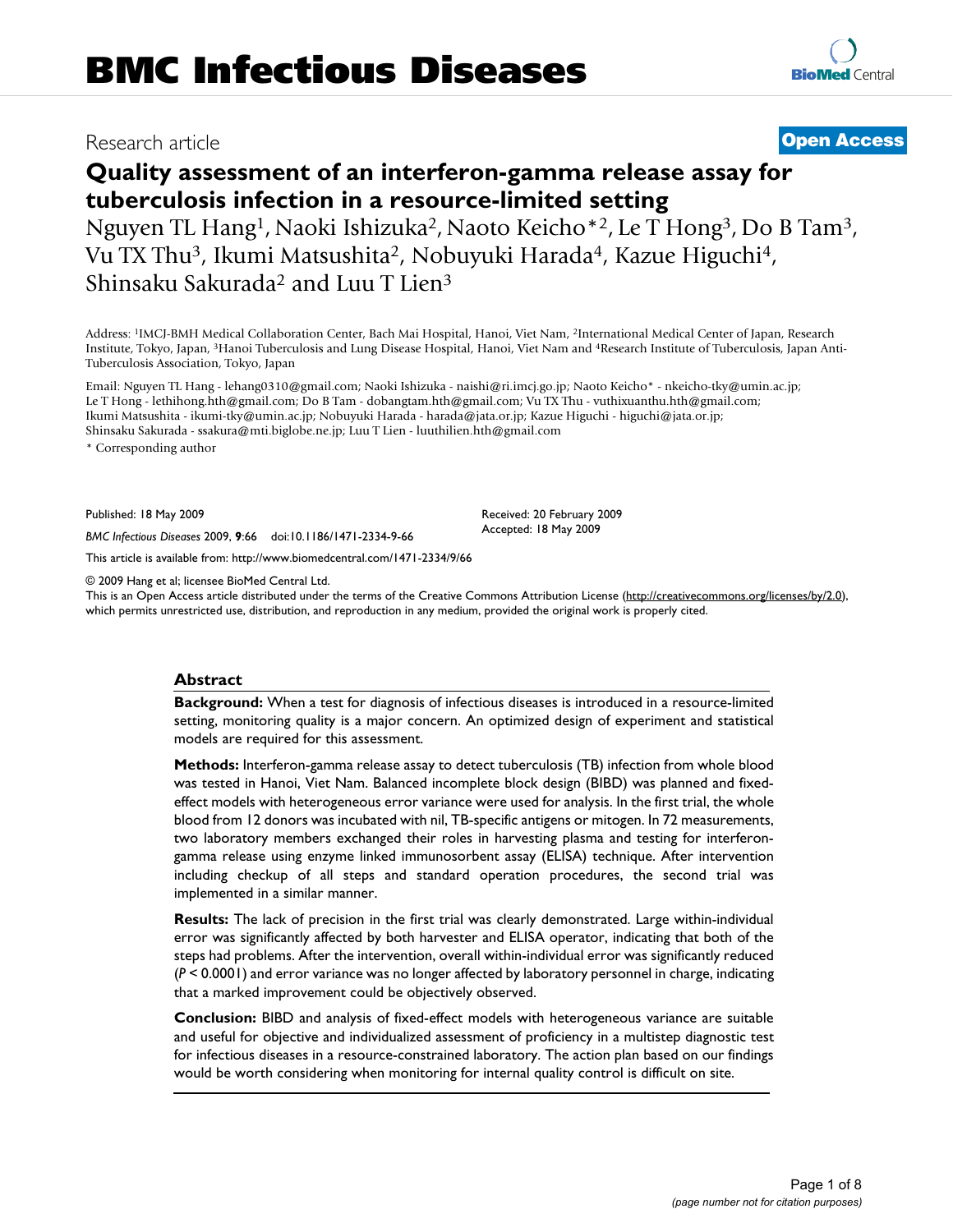### **Background**

Assuring quality is essential for clinical laboratories in the field of infectious diseases. Beneficiaries are not only patients obtaining a diagnosis on site but also future patients receiving benefits of clinical research supported by qualified laboratories. Quality assurance in modern laboratories is realized by total quality management including external quality assurance (EQA) and internal quality control (IQC) [1-3].

In most resource-constrained countries, however, regulations on quality assurance have not been laid down by the authorities and accuracy and precision of clinical measurements have not been monitored systematically [4]. Under such disadvantageous circumstances, when important but rather complicated testing for infectious diseases is undertaken, we cannot easily be confident that the skill has been transferred and maintained properly until the procedure becomes familiar and stably performed in accordance with a desirable quality control system [5]. During this vulnerable period, how to assess proficiency of the testing effectively and objectively, and how to assure and improve the quality are open issues to be addressed.

Currently, immunoassay is commonly used to make a serological diagnosis of infectious diseases involving human immunodeficiency virus, a variety of hepatitis virus and other sexually transmitted or blood-borne pathogens [6,7], which are serious problems in the developing world. Enzyme linked immunosorbent assay (ELISA) is often used to make diagnosis of these diseases in the clinical laboratories. Because of the complexity of the method, however, quality control of these assay systems is challenging [8]. In this context, trend of point of care (POC) tests that facilitate immediate and on-site diagnosis as well as early treatment of infectious diseases has been emphasized [7]. However, their usage in resourceconstrained countries is still hampered by high cost and difficulties in testing for high throughput screening and thus laboratory-based immunoassays would be irreplaceable in many fields.

Recently, a two-step immunoassay to detect tuberculosis (TB) infection has also been developed and used extensively [9]. It consists of whole blood stimulation with TBspecific antigens followed by measurement of interferongamma using ELISA. Our objective in the present study is to demonstrate that the quality of laboratory tests can be assessed objectively even in a resource-constrained laboratory if the optimum design of experiments and appropriate statistical models are chosen. As a result of this attempt, we experienced marked improvement of the quality of this multi-step immunoassay made by more than one laboratory staff member in a hospital of Viet Nam. We proposed a general plan to evaluate skills of laboratory staff members efficiently and quantitatively to perform qualified immuno-diagnostic testing especially for infectious diseases until such time as they establish a total quality management system by themselves.

### **Methods**

#### *Interferon-gamma release assay (IGRA) for diagnosis of TB infection*

IGRA is a general method to measure interferon-gamma induced by *Mycobacterium tuberculosis*-specific antigens (TB-Antigen) for detecting TB infection. In the ELISAbased IGRA (QuantiFERON-TB Gold In-Tube™, Cellestis, Victoria, Australia), one milliliter of the whole blood was collected into the Nil tube for negative control, Mitogen for positive control, and TB-Antigen separately. The blood in the tubes was mixed and placed in the incubator for 18 hours at 37°C (Cool incubator NC-25B, Funakoshi, Tokyo, Japan). Approximately 200 μl of plasma were harvested from each tube after centrifugation (Kubota 2010, Kubota, Tokyo, Japan).

Interferon-gamma concentrations in the plasma were measured by ELISA, using microtiter plate washer and reader (Wellwash Plus Microplate Washer and Multiscan JX Microplate Reader, Thermo Electron Corporation, Vantaa, Finland) with the analysis software provided by the manufacturer (QuantiFERON-TB Gold Analysis Software, ver. 2.50, Cellestis). In this study, interferon-gamma concentrations obtained from this calculation were directly used for further analysis.

#### *Study setting*

Two trials were carried out in Hanoi TB and Lung Disease Hospital, Viet Nam. Between the first and second trial, statistical analysis was made and an intervention was planned to ensure counterchecking and correct questionable manipulations. Each trial consisted of two runs. In each run, three milliliters of blood were collected from volunteers after informed consent had been obtained. Study protocols using IGRA were approved by ethical committees of the Ministry of Health, Viet Nam and International Medical Center of Japan respectively.

Two laboratory members, A and B, performed either plasma harvest or ELISA operation or both: Harvest included labeling and placing plasma storage tubes properly and transferring plasma from centrifuged blood collection tubes to these tubes by pipetting. ELISA was a process including preparing reagents and transferring plasma samples into the microtiter plate. ELISA ended with calculation of interferon-gamma concentration. Because their roles were changed occasionally due to the limited manpower of the laboratory, their performance in both Harvest and ELISA was the subject to be analyzed.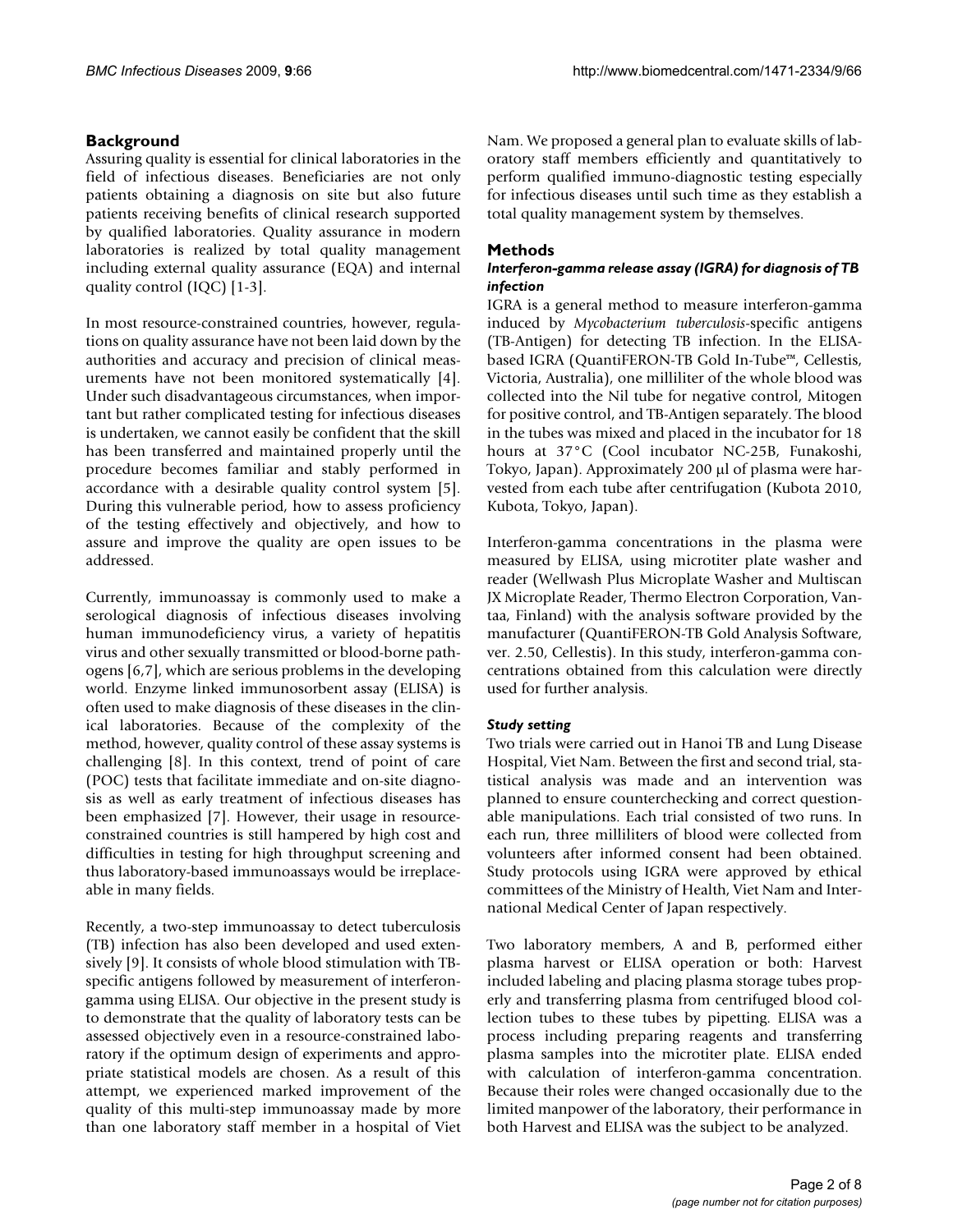#### *Balanced incomplete block design (BIBD)*

A single specimen obtained from routine blood collection was not sufficient to assess two staff members' performance. Because additional blood sampling was not easily accepted in many countries including Viet Nam, BIBD was attempted to obtain analytical information from small volume of plasma samples in this study: Of four possible combinations of harvester and ELISA operator, two combinations were cyclically chosen, using the limited amount of specimen. Allocation of observed combinations by BIBD in this study was described in Table 1. In each trial, there were two levels of Harvest (two different Harvesters), two levels of ELISA (two different ELISA operators) and 12 levels of Specimen (12 different blood donors).

#### *Outliers*

To identify outliers, Mahalanobis distance D was calculated, which took the distance from the mean and correlation into account [10]. When  $D > 2.0$ , the value of that observed pair was regarded as outlier.

#### *A fixed-effect model and three-way analysis of variance (ANOVA)*

To assess effects of factors of interest and error variance, we used a fixed-effect model:

$$
y_{ijk} = \mu + \alpha_i + \beta_j + \gamma_k + \varepsilon_{ijk}
$$

of which,

y<sub>iik</sub>: Interferon-gamma concentration in the plasma

μ: Grand mean of all measurements

 $\alpha_i$ : Harvest with i levels: i = 1, 2 (= A and B)

 $\beta_j$ : ELISA with j levels: j = 1, 2 (= A and B)

 $γ_k$ : Blood specimen with k levels: k = 1, 2,..., 12

 $\varepsilon_{ijk}$ : Within-individual error; following normal distribution with mean = 0 and variance =  $\sigma^2$ : N (0,  $\sigma^2$ )

In this clinical setting, effects of interaction terms were not considered in the above model, because harvesting plasma and performing ELISA are independent steps and it is unlikely that the exchanging of staff roles in itself could increase the chances of error.

#### *Analysis of heterogeneous error variance affected by a given factor*

To determine whether individuals of Harvest or ELISA affect within-individual error, we assessed a fixed-effect model with heterogeneous variance of error in the following way:

$$
y_{ijk} = \mu + \alpha_i + \beta_j + \gamma_k + \varepsilon_{ij}
$$

where error follows the normal distribution N(0,  $\sigma_{ij}^2$ ).

Error variance affected by Harvesters was evaluated in the following formula:

$$
y_{ijk} = \mu + \alpha_i + \beta_j + \gamma_k + \varepsilon_i
$$

Similarly, the following formula was used for error variance affected by ELISA operators:

$$
y_{ijk} = \mu + \alpha_i + \beta_j + \gamma_k + \varepsilon_{.j}
$$

*Coefficient of variation (CV) before and after intervention* Error variance  $\varepsilon_{ijk}$  that included sources of Harvest and ELISA was calculated in a simple one-way ANOVA model adjusted by specimen. Based on the following formula, CVs of the two trials were assessed:

$$
y = \mu + \gamma_k + \varepsilon_{ijk}
$$

#### **Table 1: Allocation of observed combinations of Harvester and ELISA operator.**

| Sample | Specimen* | Harvest | <b>ELISA</b> | Data         | Sample          | Specimen | Harvest | <b>ELISA</b> | Data         |
|--------|-----------|---------|--------------|--------------|-----------------|----------|---------|--------------|--------------|
|        |           | A       | A            | Observed     |                 | 4        | A       | A            | Observed     |
|        |           | A       | В            | Observed     |                 |          | A       | в            | Not observed |
|        |           | В       | A            | Not observed | 8               |          | в       | A            | Observed     |
|        |           | в       | в            | Not observed |                 |          | B       | в            | Not observed |
|        |           | A       | A            | Not observed |                 |          | A       | A            | Not observed |
|        |           | A       | в            | Not observed | 9               |          | A       | B            | Observed     |
| 3      |           | B       | A            | Observed     |                 |          | B       | A            | Not observed |
| 4      |           | в       | B            | Observed     | $\overline{10}$ |          | B       | B            | Observed     |
| 5      |           | A       | A            | Observed     |                 | n        | А       | A            | Not observed |
|        |           | A       | B            | Not observed | $\mathbf{H}$    | 6        | A       | B            | Observed     |
|        |           | B       | A            | Not observed | 12              | ь        | B       | A            | Observed     |
| 6      |           | в       | в            | Observed     |                 | ь        | в       | в            | Not observed |

\*To each specimen, two measurements were assigned. This layout was repeated twice by using different sets of specimens in each trial.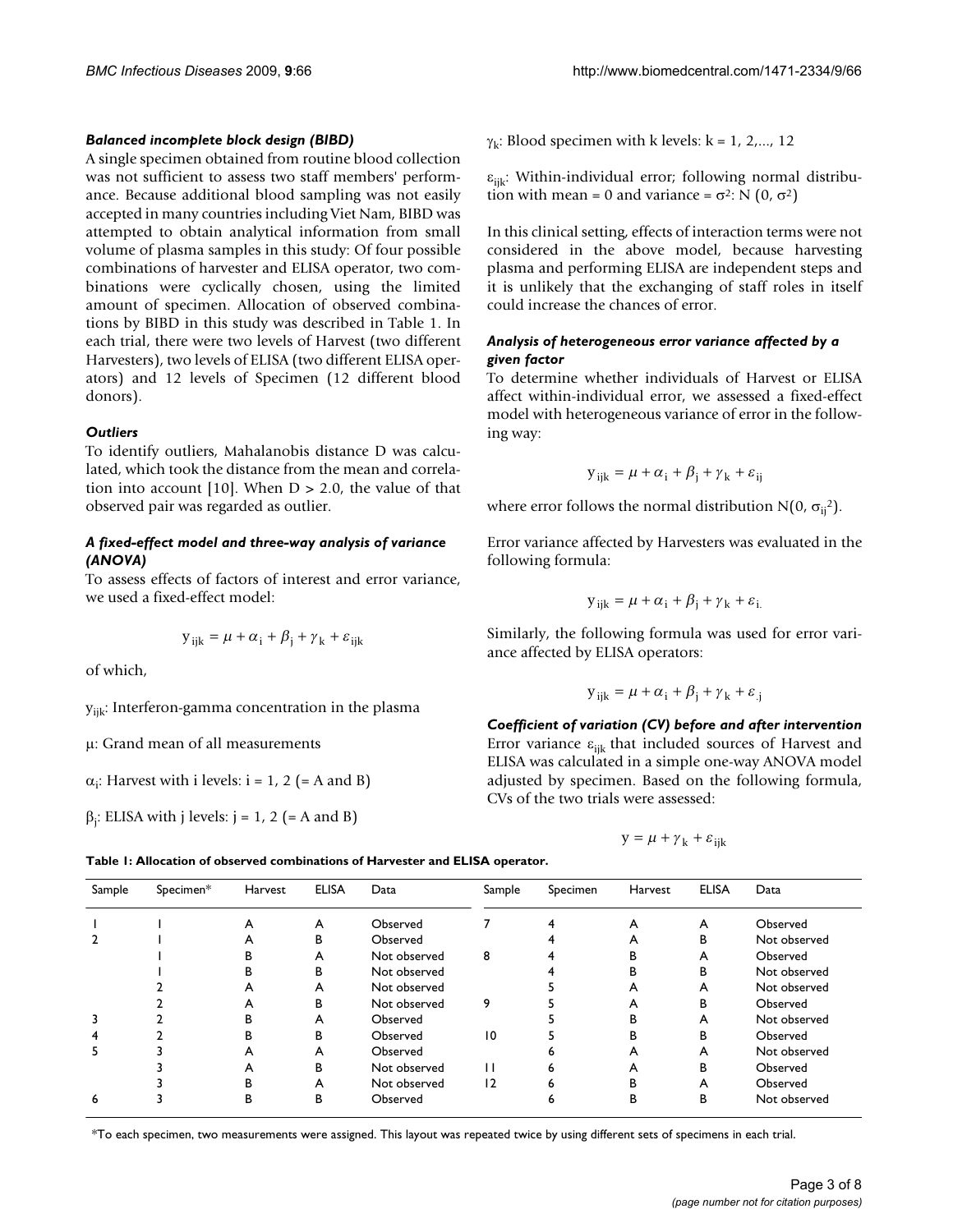$$
CV(\%) = \frac{\text{Root mean square error}}{\text{Mean}} \times 100
$$

CV should not be larger than 20% in any types of immunoassay [8].

#### *Assessment of heterogeneous variance between the two trials*

To analyze overall within-individual error between the two trials statistically, we used a fixed-effect model with heterogeneous variance of error, under the assumption that  $\alpha$  and  $\beta$  were fixed throughout the trials. The effect of each blood specimen γ was expected to be different between the two trials.

$$
y_{ijkl} = \mu + \alpha_i + \beta_j + \gamma_k + \varepsilon_{ijkl} \text{ (the first trial)}
$$
\n
$$
\|\cdot\| \le \|\cdot\|
$$
\n
$$
y_{ijk2} = \mu + \alpha_i + \beta_j + \gamma_k + \varepsilon_{ijk2} \text{ (the second trial)}
$$

of which,  $\varepsilon_{ijkl}$  and  $\varepsilon_{ijk2}$  were within-individual errors of the first and the second trial respectively. On the above assumption,  $\varepsilon_{ijkl}$  and  $\varepsilon_{ijk2}$  would be heterogeneous error between the trials.

Calculation of Mahalanobis distance, three-way ANOVA and estimation of heterogeneous variance were performed by SAS version 9.1 (SAS Institute Cary, NC, USA). Differences in error variance of two trials and error variance affected by a given factor were considered to be significant when *P*-value was less than 0.05.

#### **Results**

#### *Evaluation of outliers and three-way ANOVA in the first trial*

Out of 72 measurements obtained from the first trial, seven outliers were identified: One was in Nil condition, three in TB-Antigen and three in Mitogen (Mahalanobis D  $= 2.64$  to 4.69).

To assess effects of individuals for Harvest and ELISA and character of errors involved in the first trial, we first performed three-way ANOVA using a fixed-effect model, in which three factors, Harvest, ELISA and individual blood specimens may have possible effects on the interferongamma concentration respectively. This model decomposes the total variance into between-individual error (or bias) and within-individual error (or imprecision). Herein, "between-individual error" indicates deviation in interferon-gamma values caused by the difference between Harvesters or ELISA operators, and "within-individual error" represents fluctuation of interferon-gamma values measured by a single Harvester or ELISA operator.

As shown in Table 2, mean square error indicating magnitude of within-individual error was large in all conditions of the first trial, which was indicated by remarkably large CV (> 20%) for Nil, TB-Antigen and Mitogen. Furthermore, in the condition of Mitogen, the mean-square value directing the effect of ELISA, or "between-individual error", was significantly large (*P* = 0.017). In the other two conditions, the effects of ELISA and Harvest were also considerably large but did not reach significant levels, as compared with the corresponding mean square errors. These findings indicate that their performance is unstable. Problems specific to ELISA and Harvest should be considered, although not statistically significant in all conditions.

#### *Analysis of heterogeneous error variance in the first trial*

We then analyzed which factor affected within-individual error. Because two laboratory members were involved in each step of this experiment, we assumed that withinindividual error, i.e. error variance, could be different depending on the personnel in each step. Thus, we chose a fixed-effect model with heterogeneous variance of error affected by Harvest and ELISA (Table 3).

In Nil condition, difference in error variance was statistically significant between Harvesters A and B (*P* = 0.0040), when error variance caused by ELISA operator was not considered. Difference of error variance caused by ELISA operators A and B was also significant (*P* = 0.024), when error variance caused by Harvester was not taken into account. These findings imply that under the model, the error variance was affected significantly by different Harvesters or ELISA operators, respectively.

#### *Intervention*

By means of the above-mentioned statistical analysis of the first trial, we identified several points to be improved: a) there was a considerable number of outliers. Withinindividual error was large and between-individual error

| Table 2: Three-way analysis of variance in the first trial. |  |  |  |  |
|-------------------------------------------------------------|--|--|--|--|
|-------------------------------------------------------------|--|--|--|--|

|                              | Nil      | <b>TB-Antigen</b> | Mitogen  |
|------------------------------|----------|-------------------|----------|
| Mean (IU/ml)                 | 0.7821   | 5.4013            | 15.3638  |
| <b>Harvest</b>               |          |                   |          |
| Mean Square                  | 0.0000   | 1.5252            | 51.2656  |
| E value                      | 0.0000   | 0.2200            | 2.5600   |
| P value                      | 0.9984   | 0.6482            | 0.1404   |
| FI ISA                       |          |                   |          |
| Mean Square                  | 1.8838   | 12.3026           | 161.3535 |
| E value                      | 1.2600   | 1.7800            | 8.0700   |
| P value                      | 0.2847   | 0.2112            | 0.0175   |
| Error                        |          |                   |          |
| Mean Square                  | 1.4741   | 6.8935            | 19.9916  |
| Root Mean Square             | 1.2142   | 2.6255            | 4.4712   |
| Coefficient of Variation (%) | 155.2476 | 48.6099           | 29.1022  |
|                              |          |                   |          |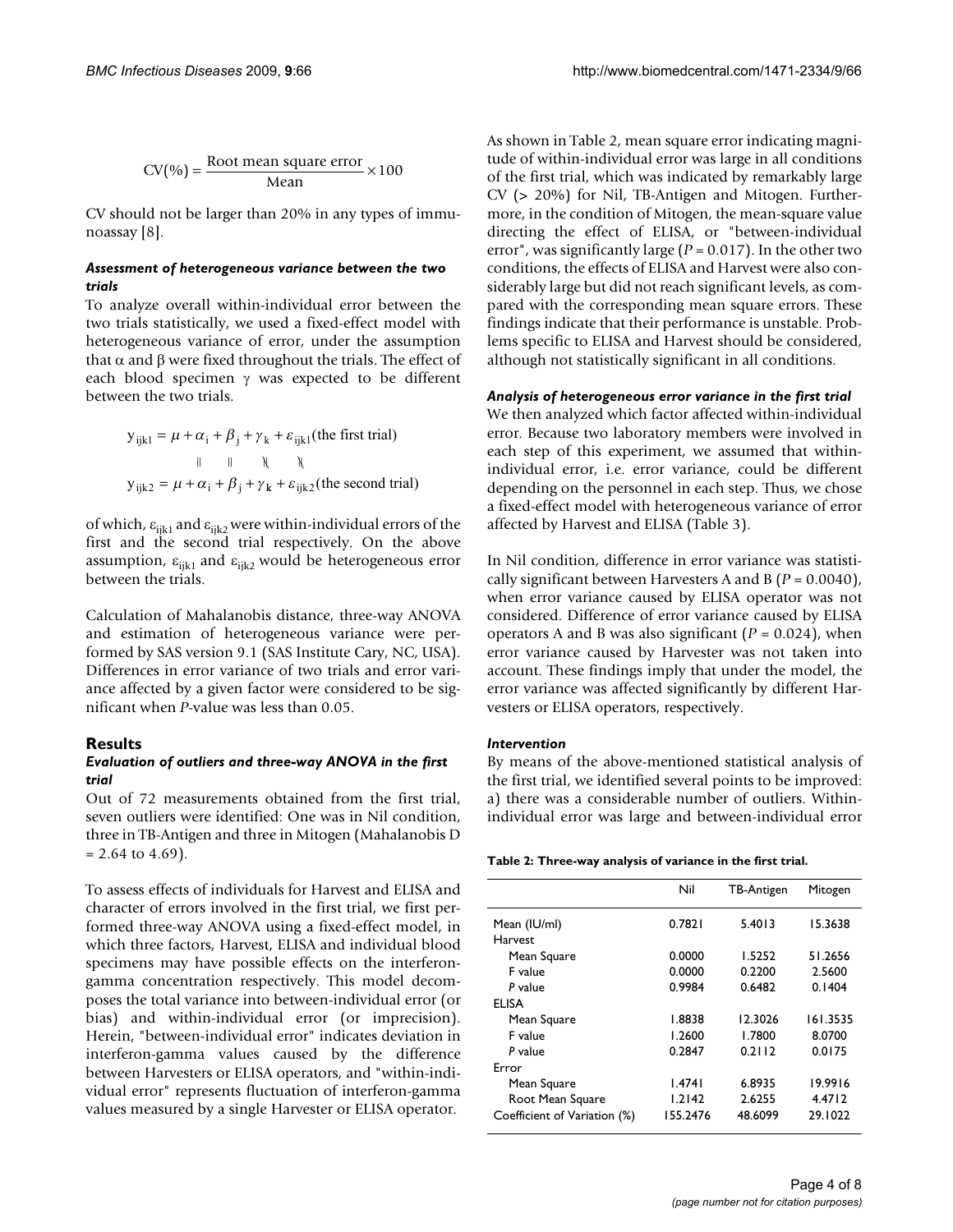| εi.        | Harvester              | P value | εj                | ELISA operator         | P value |
|------------|------------------------|---------|-------------------|------------------------|---------|
| Nil        | A:1.9150<br>B:0.0160   | 0.0040  | Nil               | A:0.0036<br>B:3.2723   | 0.0244  |
| TB-Antigen | A:2.9897<br>B:9.7114   | 0.2546  | <b>TB-Antigen</b> | A: 0.1270<br>B:15.2216 | 0.0830  |
| Mitogen    | A:33.5782<br>B: 5.6792 | 0.2780  | Mitogen           | A:41.1154<br>B: 3.0221 | 0.3584  |

**Table 3: Error variance affected by Harvester (left) and error variance affected by ELISA operator (right) in the first trial.**

was also comparably large, and b) within-individual error was affected by both Harvesters and ELISA operators at least when Nil was measured.

Based on these results, an intervention was introduced: 1) reviewing all procedures of Harvest and ELISA, 2) reconsidering and strengthening standard operation procedures, 3) checking working condition of machines, and 4) developing a checklist for countercheck. First, we attempted to find out which procedure of harvesting and ELISA operation would be unstable and all questionable manipulations were listed up. Essential laboratory skills, such as mixing the solution by pipetting, were reviewed. Secondly, standard operation procedures were rechecked and corrected seeing that the laboratory personnel were handling three blood collection tubes and three other plasma storage tubes from each blood donor at a time, they should take every care to identify the tubes during Harvest and ELISA and to confirm the right position of corresponding tubes. Thorough instruction for handling ELISA plates and tubes with manipulation of the pipette was given to avoid carry-over error or contamination. After intensive discussions, more attention was paid to basic laboratory practice and reduction of preventable mistakes. Thirdly, performance of the ELISA plate washer and reader and the quality of distilled water were also checked. Technical requirements from the manufacturer, such as temperature for reagent reservation, time of incubation, were strictly followed. Finally, a checklist for the countercheck of each step was developed for practical use.

#### *General assessment by CV before and after intervention*

To assess the overall improvement after intervention, CV was compared between the two trials. Because variation due to Harvest and ELISA was of interest, CV adjusted by the effect of specimens was calculated and used. The CV had decreased remarkably in each condition of the second trial, as compared with that of the first trial, indicating the overall improvement of test performance after intervention (Table 4).

#### *Evaluation of outliers and three-way ANOVA in the second trial*

In the second trial, only one outlier was seen in Nil condition (Mahalanobis  $D = 2.59$ ); the number of outliers was lower than that of the first trial.

We then proceeded to analyze the change of parameters that had possibly contributed to overall improvement of test performance. As shown in Table 5, both mean square error and mean-square values showing effects of Harvest and of ELISA were markedly lower in the second trial. The former implies the decrease in within-individual error and the latter shows the reduction of between-individual error. The latter change was also clearly shown when differences of least square means between Harvesters and between ELISA operators in each condition of the second trial were compared with those in the first trial (Figure 1).

#### *Analysis of heterogeneous error variance affected by harvester and ELISA operator in the second trial*

In contrast to the first trial, there were no significant differences of error variance affected by Harvesters or ELISA operators (Table 6). This finding showed that the heterogeneous error variance indicating personnel-dependent unstableness was small enough in each step of the second trial.

#### *Assessment of heterogeneous variance between the two trials*

We further evaluated the decrease in overall within-individual error statistically. For this purpose, we used a fixedeffect model with heterogeneous variance between the two trials. Under the assumption that influence of Harvest and ELISA was not changed between the two trials, estimated overall error variances of the two trials were com-

#### **Table 4: CV adjusted by specimen in the two trials.**

|            | CV(%)                 |             |
|------------|-----------------------|-------------|
| Condition  | I <sup>st</sup> trial | $2nd$ trial |
| Nil        | 150.5036              | 2.1661      |
| TB-Antigen | 48.6219               | 2.3967      |
| Mitogen    | 38.1630               | 9.8776      |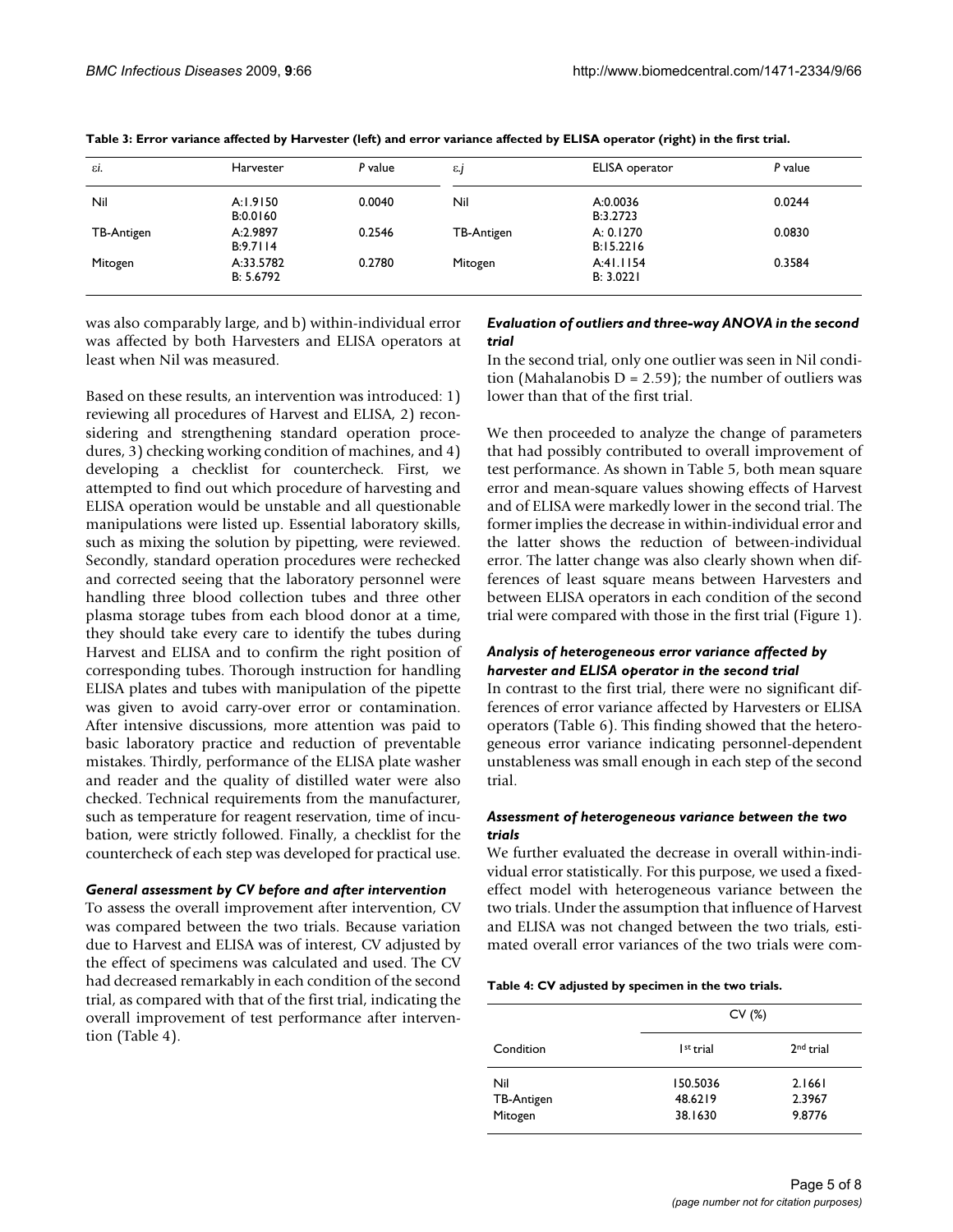**Table 5: Three-way analysis of variance in the second trial.**

|                              | Nil    | <b>TB-Antigen</b> | Mitogen |
|------------------------------|--------|-------------------|---------|
| Mean (IU/ml)                 | 0.2308 | 0.3071            | 11.0017 |
| <b>Harvest</b>               |        |                   |         |
| Mean Square                  | 0.0000 | 0.0000            | 3.4225  |
| F value                      | 1.0000 | 0.1000            | 3.2100  |
| P value                      | 0.3409 | 0.7572            | 0.1036  |
| ELISA                        |        |                   |         |
| Mean Square                  | 0.0000 | 0.0000            | 0.0770  |
| F value                      | 1.0000 | 0.4000            | 0.0700  |
| P value                      | 0.3409 | 0.5393            | 0.7937  |
| Frror                        |        |                   |         |
| Mean Square                  | 0.0000 | 0.0001            | I.I707  |
| Root Mean Square             | 0.0050 | 0.0079            | 1.0330  |
| Coefficient of Variation (%) | 2.1661 | 2.5615            | 9.3898  |

pared. As shown in Table 7, values indicating the overall within-individual error in all conditions had significantly decreased in the second trial (*P* < 0.0001).

#### **Discussion**

We have demonstrated that a study design BIBD and statistical analysis using fixed-effect models with heterogeneous variance of error are useful for objective and quantitative assessment of laboratory testing for the first time. A series of experiments in our study clearly showed that proficiency of the personnel was improved by an appropriate intervention between the first and second trials of a two-step ELISA-based immunoassay for tuberculosis newly introduced to a resource-constrained laboratory. Design of clinical experiments including block designs can be used to estimate effect of factors and their possible interaction [10]. In block designs including BIBD, introduction of blocks usually provides extra precision for comparison of other factors, while difference between blocks is of no intrinsic interest [10]. In our proficiency testing, variation of individual specimens was not the point of interest, but analysis of the other two factors, Harvest and ELISA was of importance. Roles of laboratory members are occasionally changed because of limited manpower. In such a case, our analysis is indispensable for assessment of their individual skills in each step of the testing, since this kind of approach has not been evaluated by the conventional IQC methods [11].

Previous studies in clinical fields other than laboratory medicine showed the advantage of BIBD over the sample size [12-14]. In the present study, this design enabled us to evaluate essential components of the blood testing procedure systematically without collecting an extra specimen from each donor. If all combinations of Harvesters and ELISA operators were to be tested at the same time, a twice-larger volume of blood should be collected from each volunteer, however, obtaining consent of this often causes difficulties in a country where blood sampling is not easily accepted. We have shown furthermore that this design is suitable for clinical settings in which many different specimens are to be handled at the same time.

In the first trial before intervention, we found that withinindividual error was large and between-individual error tended to be so. However, a number of outliers also affected both within- and between-individual errors. The cause of outliers was probably due to mixing up of speci-



#### Figure 1

**Least square means of measurements in the first and the second trials**. Differences in least square means between Harvesters and between ELISA operators in the conditions of Nil, TB-Antigen and Mitogen in the second trial were compared with those in the first trial.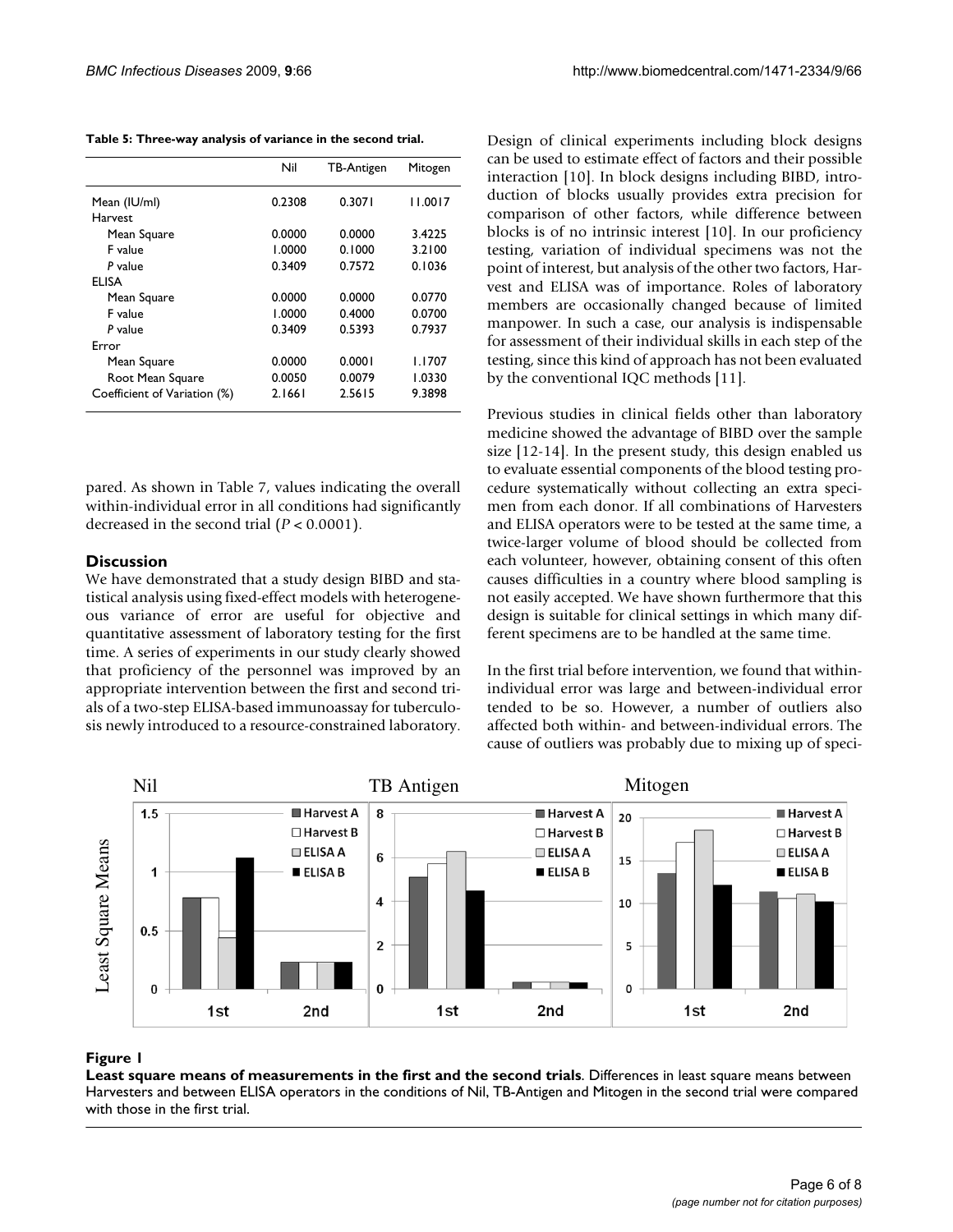| εi.               | Harvester             | P value | ε.j        | <b>ELISA</b> operator    | P value |
|-------------------|-----------------------|---------|------------|--------------------------|---------|
| Nil               | $NE^*(A > B)$         |         | Nil        | A:0.000014<br>B:0.000035 | 0.4832  |
| <b>TB-Antigen</b> | A:0.0001<br>B:0.00002 | 0.2391  | TB-Antigen | NE (A > B)               |         |
| Mitogen           | A:2.1184<br>B: 0.1788 | 0.3291  | Mitogen    | A:1.9065<br>B: 0.2747    | 0.33347 |

**Table 6: Error variance affected by Harvester (left) and error variance affected by ELISA operator (right) in the second trial.**

\*NE = not estimable by this calculation.

men tubes or contamination of samples resulting from unfamiliar handling of multiple samples, although this was not easily determined [15,16]. Using a fixed-effect model with the heterogeneity of error variance, we further illustrated that within-individual error was affected by Harvesters and ELISA operators. The results indicated that there were problems with both steps of Harvest and ELISA, and with both laboratory members, and this represented a strong motivation to improve the skills of the laboratory personnel in both steps of Harvest and ELISA.

After timely intervention including checkup of all steps and standard operation procedures, marked improvement was observed in all parameters including CV, a general parameter for precision of measurements [8]. In case of IGRA in this study, CV should be kept less than 10% [17,18] and in the second trial, this criterion was met satisfactorily.

We propose as a consequence the following action plan to improve diagnostic capacity in resource-constrained settings. This could be generalized not only for complicated immunoassay for infectious disease but also for other kinds of clinical tests:

- Set the target CV derived from simple one-way ANOVA model of specimen (for example, 10%). This value should be defined before the commencement of study.
- Design experiment to evaluate between- and withinindividual error.

**Table 7: Difference in estimated overall within-individual error between the two trials.**

|            | Estimated overall error variance $(\varepsilon_{ijk})$ |            |  |
|------------|--------------------------------------------------------|------------|--|
| Condition  | Ist trial                                              | 2nd trial* |  |
| Nil        | 1.3866                                                 | 0.000025   |  |
| TB-Antigen | 6.9003                                                 | 0.000062   |  |
| Mitogen    | 35.3152                                                | 1.0814     |  |

 $*P < 0.0001$ 

• Conduct experiment.

• Analyze data with ANOVA model with and without heterogeneous error variance.

• If CV exceeds the target, review the operating procedures.

- Conduct experiment a second time.
- Consequently analyze data to ascertain any improvement.

• Return to step 5 until CV becomes less than the target.

In-house quality control for effective transfer of skills is a topic of interest in our proposal and this should be carried out easily, at a low cost, whilst assuring objective and quantitative assessment in a clinical laboratory where resources such as reagents, manpower and feasibility of sample collection are limited. Our plan meets the above requirement. Measurements could be sent via the internet and analyzed in a statistical way by a joint-research facility inside or outside the country and an immediate feedback should be sent in an appropriate manner. Such continuous efforts to share information are important to maintain quality levels over a long distance [19].

In this age of evidence-based medicine and development of new diagnostic technologies, quality of laboratory tests is essential. There is an urgent need for validation and standardization of the new assays before they are adopted into clinical diagnostics [20]. Until such time as an effective quality control system is established, our approach is valuable to assure the quality of laboratory tests for timely diagnosis and treatment of infectious diseases. Another favorable design or analytical method might be suggested by others in the future studies, seeing that no standard way of quality monitoring has been proposed so far. We expect that the successful experience gathered in the present study will provide useful information for further comparison and discussion.